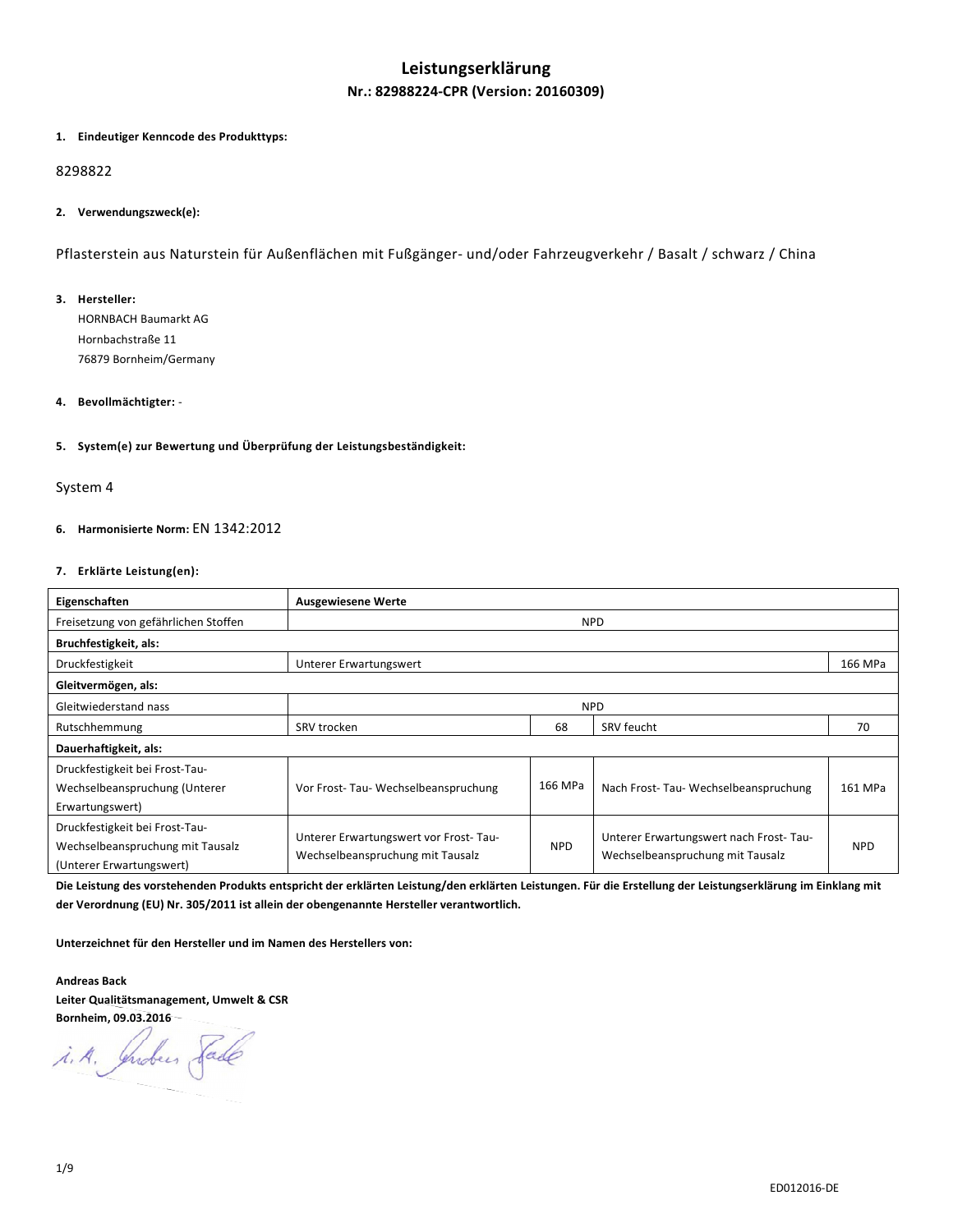# **Declaration of Performance**

**No 82988224-CPR (Version: 20160309)**

#### **1. Unique identification code of the product-type:**

#### 8298822

#### **2. Intended use/es:**

Paving stone made of natural stone for exterior surfaces used for pedestrian and/or vehicle traffic / basalt / black / China

### **3. Manufacturer:**

HORNBACH Baumarkt AG Hornbachstraße 11 76879 Bornheim/Germany

### **4. Authorised representative: -**

## **5. System/s of AVCP:**

#### System 4

## **6. Harmonised standard:** EN 1342:2012

### **7. Declared performance/s:**

| <b>Properties</b>                                                                                        | <b>Designated values</b>                                                         |            |                                                                               |            |
|----------------------------------------------------------------------------------------------------------|----------------------------------------------------------------------------------|------------|-------------------------------------------------------------------------------|------------|
| Release of harmful substances                                                                            |                                                                                  |            | <b>NPD</b>                                                                    |            |
| <b>Resistance to fracture as:</b>                                                                        |                                                                                  |            |                                                                               |            |
| Compressive strength                                                                                     | Lower expected value                                                             |            |                                                                               |            |
| Glidability as:                                                                                          |                                                                                  |            |                                                                               |            |
| Slip resistance wet                                                                                      | <b>NPD</b>                                                                       |            |                                                                               |            |
| Slip resistance                                                                                          | SRV dry                                                                          | 68         | SRV wet                                                                       | 70         |
| Durability as:                                                                                           |                                                                                  |            |                                                                               |            |
| Compressive strength during exposure to<br>frost/thaw cycle (lower expected value)                       | Vor Frost-Tau-Wechselbeanspruchung                                               | 166 MPa    | Nach Frost-Tau-Wechselbeanspruchung                                           | 161 MPa    |
| Compressive strength during exposure to<br>frost/thaw cycle with de-icing salt (lower<br>expected value) | Lower expected value prior to exposure to<br>frost/thaw cycle with de-icing salt | <b>NPD</b> | Lower expected value after exposure to<br>frost/thaw cycle with de-icing salt | <b>NPD</b> |

**The performance of the product identified above is in conformity with the set of declared performance/s. This declaration of performance is issued, in accordance with Regulation (EU) No 305/2011, under the sole responsibility of the manufacturer identified above.** 

**Signed for and on behalf of the manufacturer by:** 

**Andreas Back Head of Quality Assurance, Environmental Issues & CSR At Bornheim on 09.03.2016** 

i. A. Indees Sade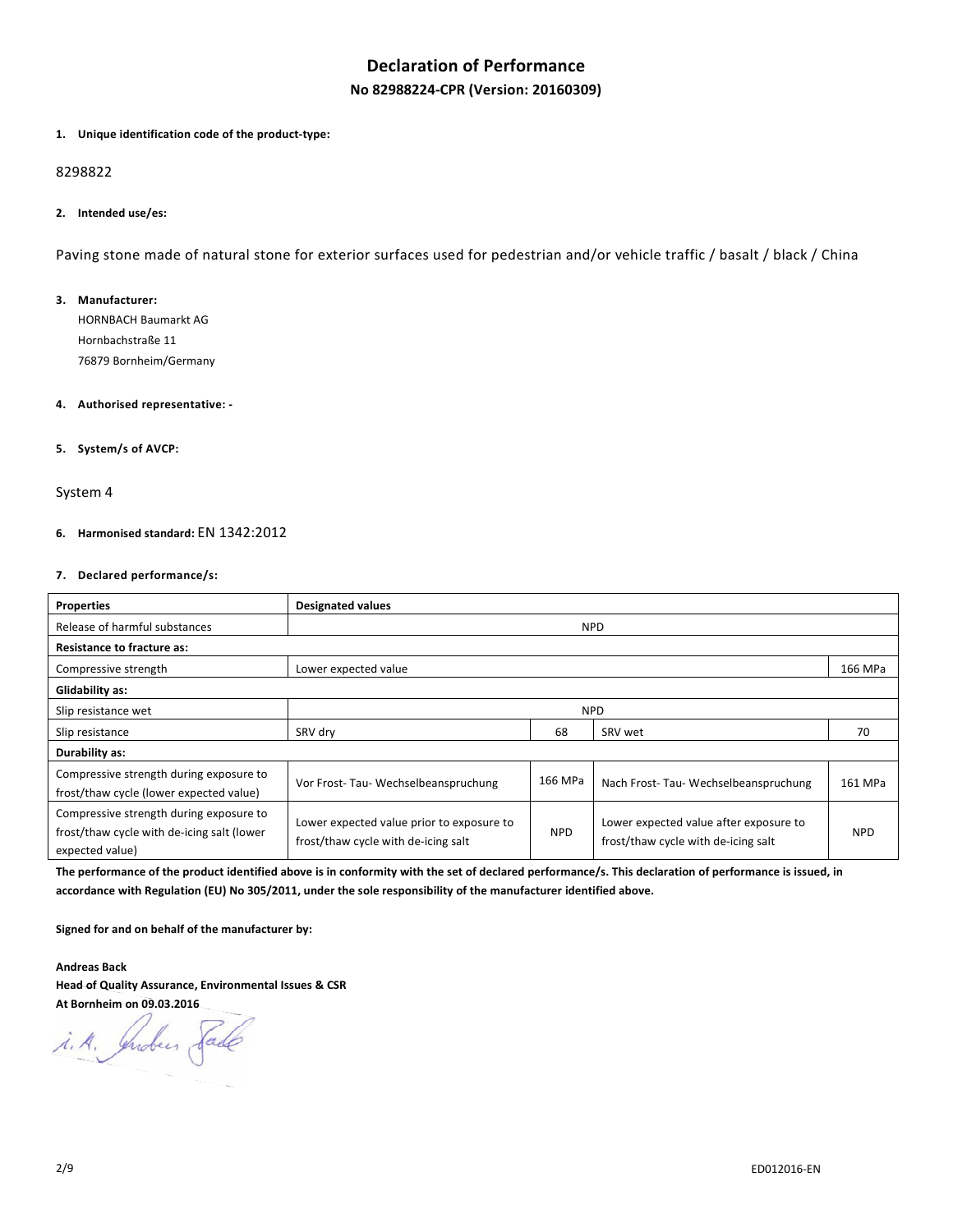# **Déclaration des Performances N o 82988224-CPR (Version 20160309)**

#### **1. Code d'identification unique du produit type :**

# 8298822

## **2. Usage(s) prévu(s) :**

Pavés en pierre naturelle pour surfaces extérieures avec circulation de piétons et/ou de véhicules / basalte / gris / Chine

## **3. Fabricant :**

HORNBACH Baumarkt AG Hornbachstraße 11 76879 Bornheim/Germany

### **4. Mandataire : -**

#### **5. Système(s) d'évaluation et de vérification de la constance des performances :**

### Système 4

## **6. Norme harmonisée :** EN 1342:2012

## **7. Performance(s) déclarées :**

| Propriétés                                                                                                      | Valeurs désignées                                                            |            |                                                                              |            |
|-----------------------------------------------------------------------------------------------------------------|------------------------------------------------------------------------------|------------|------------------------------------------------------------------------------|------------|
| Dégagement de substances dangereuses                                                                            | <b>NPD</b>                                                                   |            |                                                                              |            |
| Résistance à la rupture comme :                                                                                 |                                                                              |            |                                                                              |            |
| Résistance à la compression                                                                                     | Valeur attendue inférieure                                                   |            |                                                                              |            |
| <b>Pouvoir lissant comme:</b>                                                                                   |                                                                              |            |                                                                              |            |
| Résistance au glissement humide                                                                                 | <b>NPD</b>                                                                   |            |                                                                              |            |
| Résistance au glissement                                                                                        | SRV sec                                                                      | 68         | SRV humide                                                                   | 70         |
| Durabilité comme :                                                                                              |                                                                              |            |                                                                              |            |
| Résistance à la compression lors de cycles<br>de gel et dégel (valeur attendue inférieure)                      | Avant sollicitation par cycles de gel et dégel                               | 166 MPa    | Après sollicitation par cycles de gel et<br>dégel                            | 161 MPa    |
| Résistance à la compression lors de cycles<br>de gel et dégel avec sel de dégel (valeur<br>attendue inférieure) | Valeur attendue inférieure avant cycles de<br>gel et dégel avec sel de dégel | <b>NPD</b> | Valeur attendue inférieure après cycles de<br>gel et dégel avec sel de dégel | <b>NPD</b> |

**Les performances du produit identifié ci-dessus sont conformes aux performances déclarées. Conformément au règlement (UE)** 

**n o 305/2011, la présente déclaration des performances est établie sous la seule responsabilité du fabricant mentionné ci-dessus.** 

**Signé pour le fabricant et en son nom par :** 

**Andreas Back Directeur Management de la qualité & CSR À Bornheim, le 09.03.2016**

i. A. Juden Sade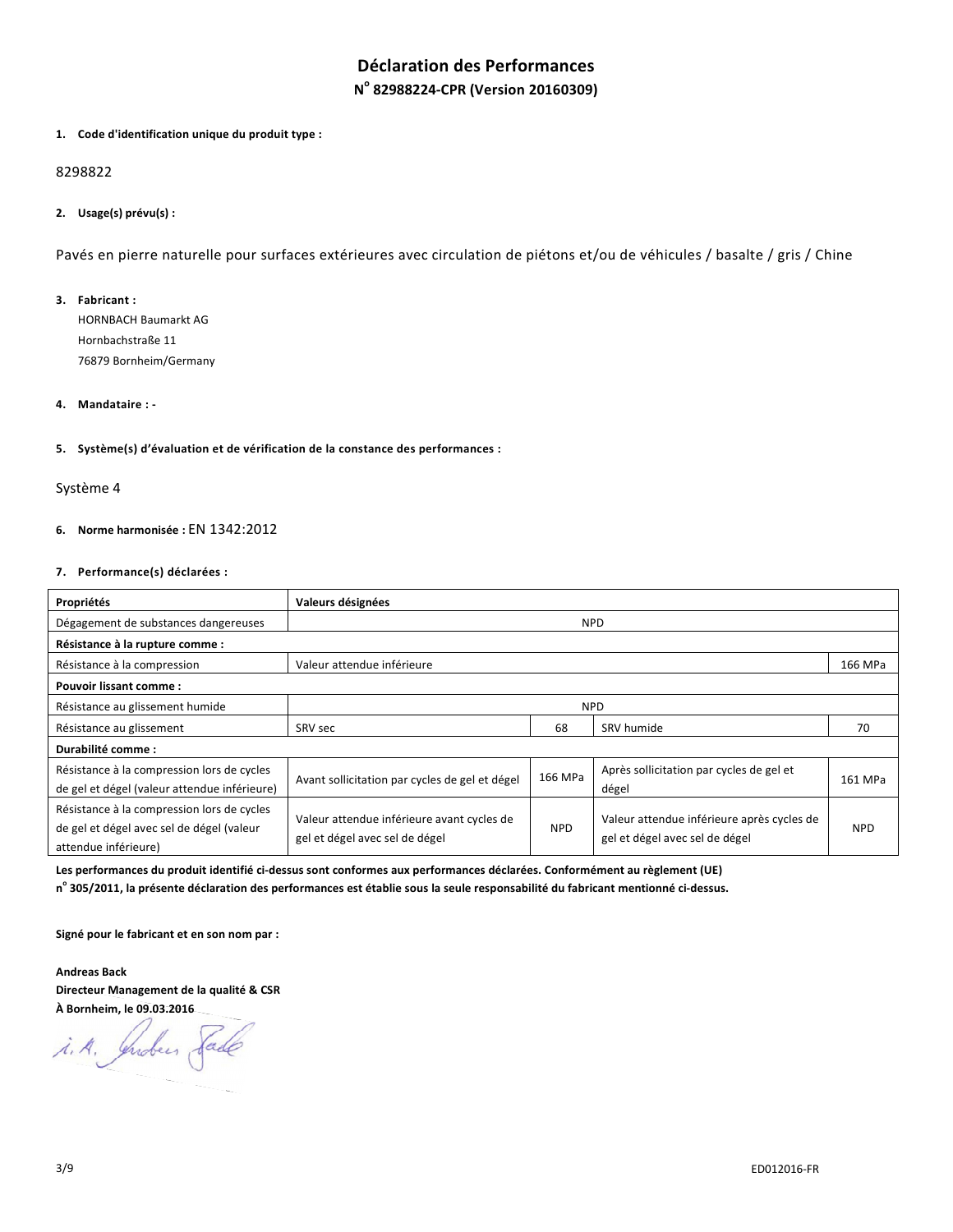# **Dichiarazione di Prestazione N. 82988224-CPR (Versione 20160309)**

#### **1. Codice di identificazione unico del prodotto-tipo:**

#### 8298822

## **2. Usi previsti:**

Selciato in pietra naturale per superfici esterne soggette a traffico di pedoni e/o veicoli / basalto / nero / Cina

## **3. Fabbricante:**

HORNBACH Baumarkt AG Hornbachstraße 11 76879 Bornheim/Germany

## **4. Mandatario: -**

#### **5. Sistemi di VVCP:**

#### Sistema 4

#### **6. Norma armonizzata:** EN 1342:2012

### **7. Prestazioni dichiarate:**

| Proprietà                                                                                                                       | Valori designate                                                                               |            |                                                                                            |            |
|---------------------------------------------------------------------------------------------------------------------------------|------------------------------------------------------------------------------------------------|------------|--------------------------------------------------------------------------------------------|------------|
| Rilascio di sostanze pericolose                                                                                                 | <b>NPD</b>                                                                                     |            |                                                                                            |            |
| Resistenza alle rotture, come:                                                                                                  |                                                                                                |            |                                                                                            |            |
| Resistenza alla compressione                                                                                                    | Valore di attesa inferiore                                                                     |            |                                                                                            |            |
| Capacità di scivolamento, come:                                                                                                 |                                                                                                |            |                                                                                            |            |
| Resistenza allo scivolamento in condizioni<br>di umidità                                                                        | <b>NPD</b>                                                                                     |            |                                                                                            |            |
| Resistenza allo scivolamento                                                                                                    | SRV asciutto                                                                                   | 68         | SRV umido                                                                                  | 70         |
| Durevolezza, come:                                                                                                              |                                                                                                |            |                                                                                            |            |
| Resistenza alla compressione in caso di<br>esposizione alterna a gelo/disgelo (valore<br>di attesa inferiore)                   | Prima di esposizione alterna a gelo/disgelo                                                    | 166 MPa    | Dopo esposizione alterna a gelo/disgelo                                                    | 161 MPa    |
| Resistenza alla compressione in caso di<br>esposizione alterna a gelo/disgelo con sale<br>antigelo (valore di attesa inferiore) | Valore di attesa inferiore prima di<br>esposizione alterna a gelo/disgelo con sale<br>antigelo | <b>NPD</b> | Valore di attesa inferiore dopo<br>esposizione alterna a gelo/disgelo con<br>sale antigelo | <b>NPD</b> |

**La prestazione del prodotto sopra identificato è conforme all'insieme delle prestazioni dichiarate. La presente dichiarazione di responsabilità viene emessa, in conformità al regolamento (UE) n. 305/2011, sotto la sola responsabilità del fabbricante sopra identificato.** 

**Firmato a nome e per conto del fabbricante da:** 

**Andreas Back Responsabile Qualità & CSR In Bornheim addì 09.03.2016**

i. A. Indees Sade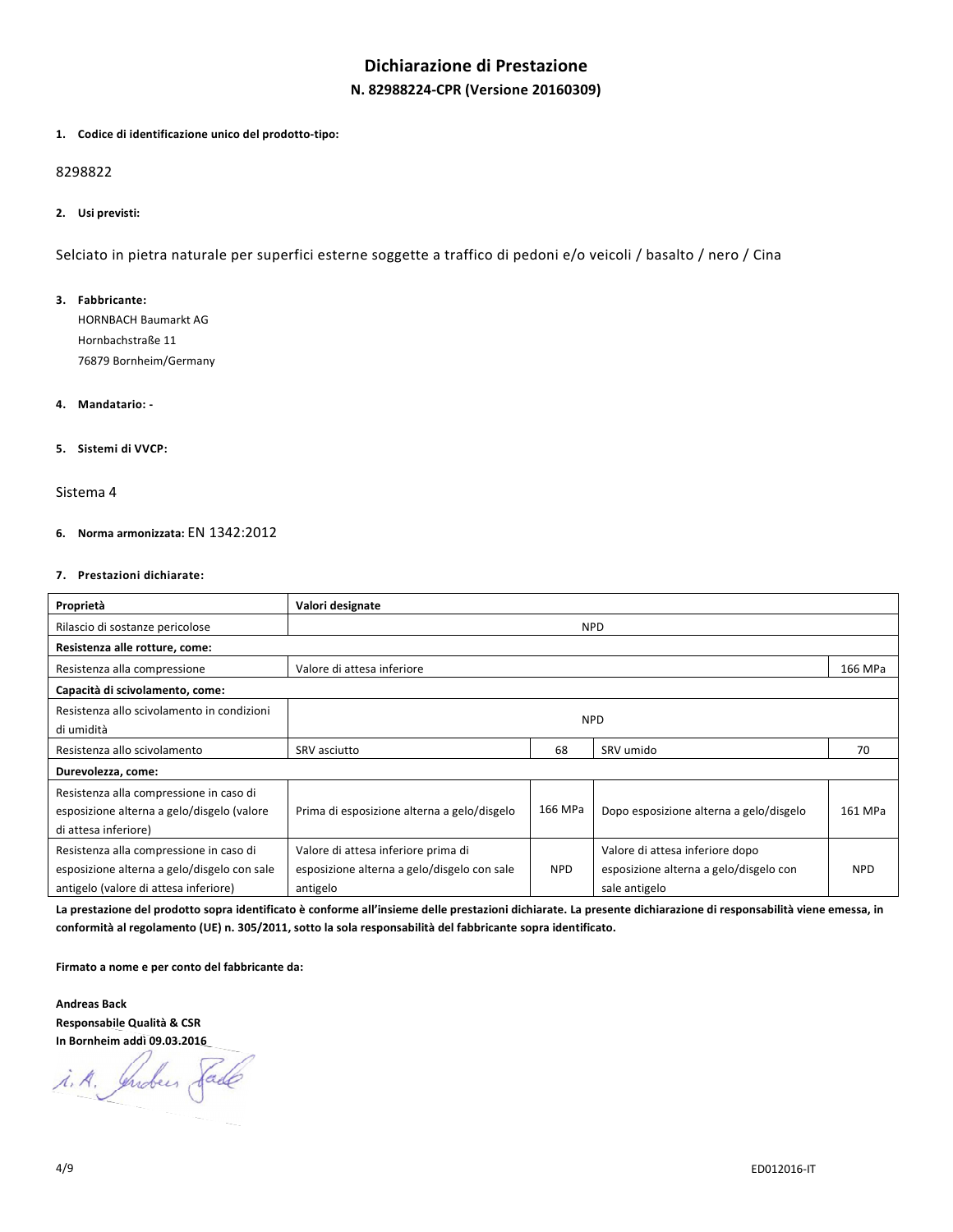# **Prestatieverklaring Nr. 82988224-CPR (Versie 20160309)**

#### **1. Unieke identificatiecode van het producttype:**

## 8298822

## **2. Beoogd(e) gebruik(en):**

Trottoirband van natuursteen voor buitenvlakken met verkeer van voetgangers en/of voertuigen / basalt / zwart / China

### **3. Fabrikant:**

HORNBACH Baumarkt AG Hornbachstraße 11 76879 Bornheim/Germany

### **4. Gemachtigde: -**

#### **5. Het system of de systemen voor de beoordeling en verificatie van de prestatiebestendigheid:**

#### Systeem 4

### **6. Geharmoniseerde norm:** EN 1342:2012

## **7. Aangegeven prestatie(s):**

| Eigenschappen                                                                          | Aangewezen waarden                       |         |                                         |            |
|----------------------------------------------------------------------------------------|------------------------------------------|---------|-----------------------------------------|------------|
| Vrijkoming van gevaarlijke stoffen                                                     | <b>NPD</b>                               |         |                                         |            |
| Breukvastheid, als:                                                                    |                                          |         |                                         |            |
| Drukvastheid                                                                           | Laagste verwachtingswaarde               |         |                                         |            |
| Glijvermogen, als:                                                                     |                                          |         |                                         |            |
| Glijweerstand nat                                                                      | <b>NPD</b>                               |         |                                         |            |
| slipweerstand                                                                          | SRV droog<br>68<br>SRV vochtig           |         |                                         | 70         |
| Stabiliteit, als:                                                                      |                                          |         |                                         |            |
| Drukvastheid bij belasting door vorst/dooi-<br>wisseling (onderste verwachtingswaarde) | Vóór belasting door vorst/dooi-wisseling | 166 MPa | Na belasting door vorst/dooi-wisseling  | 161 MPa    |
| Drukvastheid bij belasting door vorst/dooi-                                            | Onderste verwachtingswaarde vóór         |         | Onderste verwachtingswaarde na          |            |
| wisseling met strooizout (onderste                                                     | belasting door vorst/dooi-wisseling met  | NPD.    | belasting door vorst/dooi-wisseling met | <b>NPD</b> |
| verwachtingswaarde)                                                                    | strooizout                               |         | strooizout                              |            |

**De prestaties van het hierboven omschreven product zijn conform de aangegeven prestaties. Deze prestatieverklaring wordt in overeenstemming met Verordening (EU) nr. 305/2011 onder de exclusieve verantwoordelijkheid van de hierboven vermelde fabrikant verstrekt.** 

**Ondertekend voor en namens de fabrikant door:** 

**Andreas Back hoofd Kwaliteitsmanagement & CSR Te Bornheim op 09.03.2016**

i. A. Juden Sade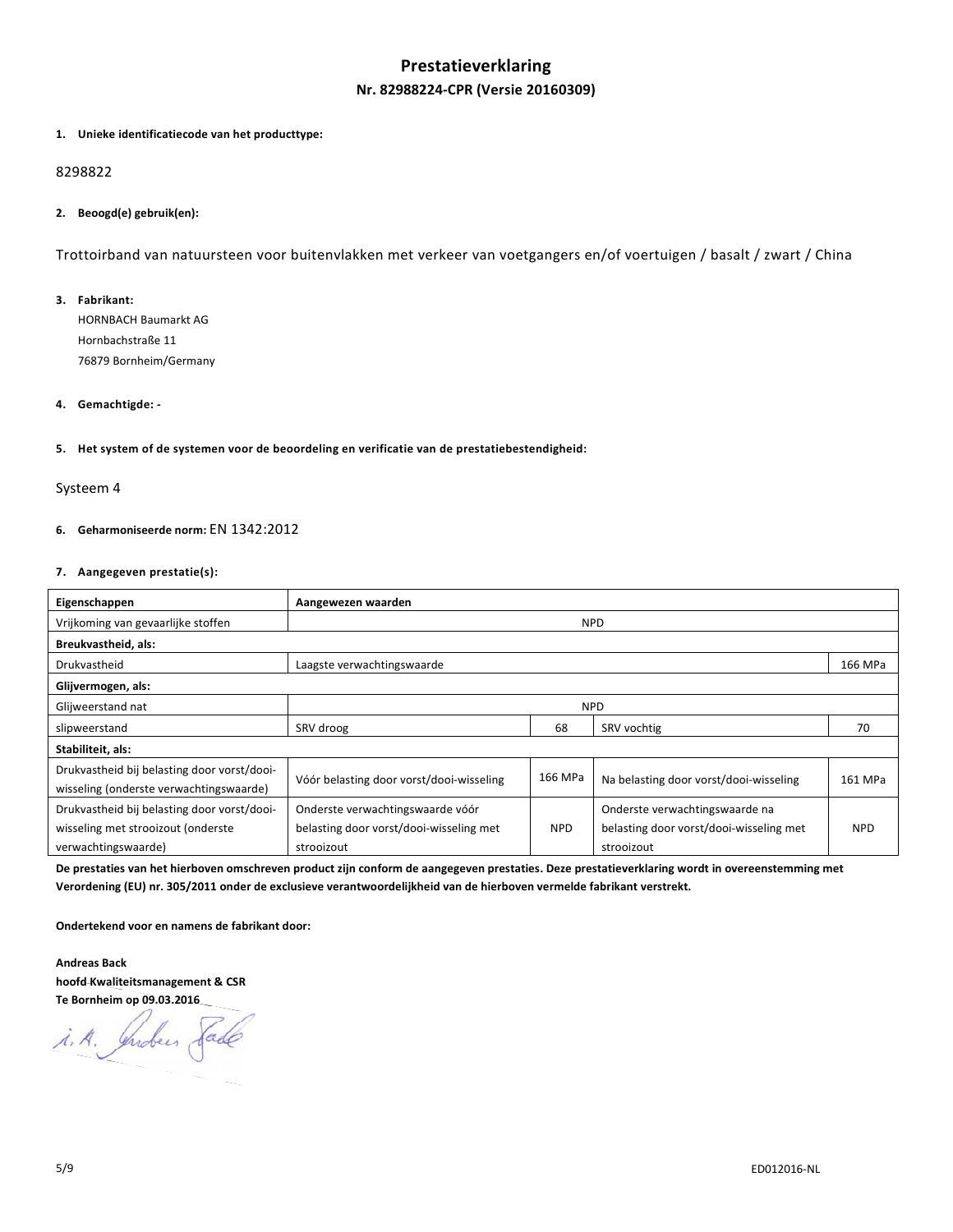# **Prestandadeklaration Nr 82988224-CPR (Version 20160309)**

#### **1. Produkttypens unika identifikationskod:**

## 8298822

### **2. Avsedd användning/avsedda användningar:**

Gatstenar av natursten för ytor utomhus med fotgängar- och / eller fordonstrafik / basalt / svart / Kina

### **3. Tillverkare:**

HORNBACH Baumarkt AG Hornbachstraße 11 76879 Bornheim/Germany

## **4. Tillverkarens representant: -**

#### **5. System för bedömning och fortlöpande kontroll av prestanda:**

#### System 4

## **6. Harmoniserad standard:** EN 1342:2012

#### **7. Angiven prestanda:**

| Egenskaper                                                                             | Anvisade värden                                                                 |            |                                                                                  |            |
|----------------------------------------------------------------------------------------|---------------------------------------------------------------------------------|------------|----------------------------------------------------------------------------------|------------|
| Utsläpp av farliga ämnen                                                               | <b>NPD</b>                                                                      |            |                                                                                  |            |
| Brotthållfasthet, som:                                                                 |                                                                                 |            |                                                                                  |            |
| Tryckhållfasthet                                                                       | lägsta förväntat värde                                                          |            |                                                                                  |            |
| Halkförmåga, som:                                                                      |                                                                                 |            |                                                                                  |            |
| Halkmotstånd våt                                                                       | <b>NPD</b>                                                                      |            |                                                                                  |            |
| Halkskydd                                                                              | <b>SRV</b> torr                                                                 | 68         | SRV fuktig                                                                       | 70         |
| Varaktighet, som:                                                                      |                                                                                 |            |                                                                                  |            |
| Tryckhållfasthet vid växlande påfrestning<br>vid frost och tö (lägsta förväntat värde) | Före växlande påfrestning vid frost och tö                                      | 166 MPa    | Efter växlande påfrestning vid frost och tö                                      | 161 MPa    |
| Tryckhållfasthet vid växlande påfrestning<br>vid frost och tö (lägsta förväntat värde) | Lägsta förväntat värde före växlande<br>påfrestning vid frost och tö med tösalt | <b>NPD</b> | Lägsta förväntat värde efter växlande<br>påfrestning vid frost och tö med tösalt | <b>NPD</b> |

**Prestandan för ovanstående produkt överensstämmer med den angivna prestandan. Denna prestandadeklaration har utfärdats i enlighet med förordning (EU) nr 305/2011 på eget ansvar av den tillverkare som anges ovan.** 

**Undertecknad på tillverkarens vägnar av:** 

**Andreas Back ledare för kvalitetsmanagement & CSR Bornheim den 09.03.2016**

i.A. Indees fade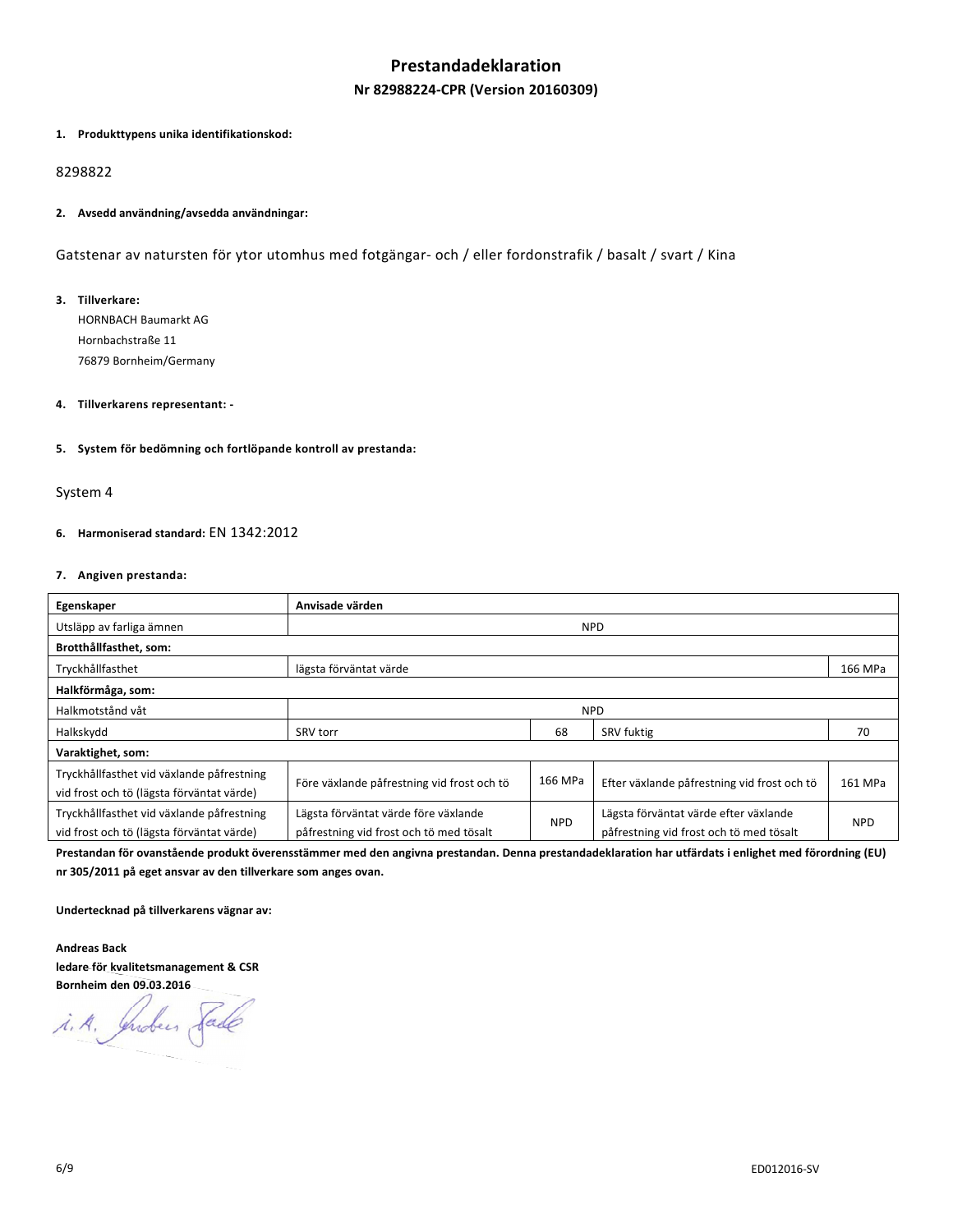# **Prohlášení o Vlastnostech č. 82988224-CPR (Verze 20160309)**

#### **1. Jedinečný identifikační kód typu výrobku:**

# 8298822

## **2. Zamýšlené/zamýšlená použití:**

Dlaždice z přírodního kamene pro venkovní plochy s provozem chodců a/nebo vozidel / čedič / černá / Čína

## **3. Výrobce:**

HORNBACH Baumarkt AG Hornbachstraße 11 76879 Bornheim/Germany

#### **4. Zplnomocněný zástupce: -**

## **5. Systém/systémy POSV:**

#### Systém 4

## **6. Harmonizovaná norma:** EN 1342:2012

## **7. Deklarovaná vlastnost/Deklarované vlastnosti:**

| Vlastnosti                                                                                                                  | Určení hodnoty                                                                                           |            |                                                                                                       |            |
|-----------------------------------------------------------------------------------------------------------------------------|----------------------------------------------------------------------------------------------------------|------------|-------------------------------------------------------------------------------------------------------|------------|
| Uvolňování nebezpečných látek                                                                                               | <b>NPD</b>                                                                                               |            |                                                                                                       |            |
| Mez pevnosti, jako:                                                                                                         |                                                                                                          |            |                                                                                                       |            |
| Pevnost v tlaku                                                                                                             | Spodní předpokládaná hodnota                                                                             |            |                                                                                                       | 166 MPa    |
| Odolnost proti kluzu, jako:                                                                                                 |                                                                                                          |            |                                                                                                       |            |
| Smykový odpor za mokra                                                                                                      | <b>NPD</b>                                                                                               |            |                                                                                                       |            |
| Protiskluznost                                                                                                              | SRV za sucha                                                                                             | 68         | SRV za mokra                                                                                          | 70         |
| Trvanlivost, jako:                                                                                                          |                                                                                                          |            |                                                                                                       |            |
| Pevnost v tlaku při střídavém namáhání<br>zmrazováním - rozmrazováním (spodní<br>předpokládaná hodnota)                     | Před střídavým namáháním zmrazováním -<br>rozmrazováním                                                  | 166 MPa    | Po střídavém namáhání zmrazováním -<br>rozmrazováním                                                  | 161 MPa    |
| Pevnost v tlaku při střídavém namáhání<br>zmrazováním - rozmrazováním s<br>posypovou solí (spodní předpokládaná<br>hodnota) | Spodní předpokládaná hodnota před<br>střídavým namáháním zmrazováním -<br>rozmrazováním s posypovou solí | <b>NPD</b> | Spodní předpokládaná hodnota po<br>střídavém namáhání zmrazováním -<br>rozmrazováním s posypovou solí | <b>NPD</b> |

**Vlastnosti výše uvedeného výrobku jsou ve shodě se souborem deklarovaných vlastností. Toto prohlášení o vlastnostech se v souladu s nařízením (EU) č. 305/2011 vydává na výhradní odpovědnost výrobce uvedeného výše.** 

**Podepsáno za výrobce a jeho jménem:** 

**Andreas Back vedoucí oddělení kvality & CSR V Bornheim dne 09.03.2016** 

i. A. Indees Sade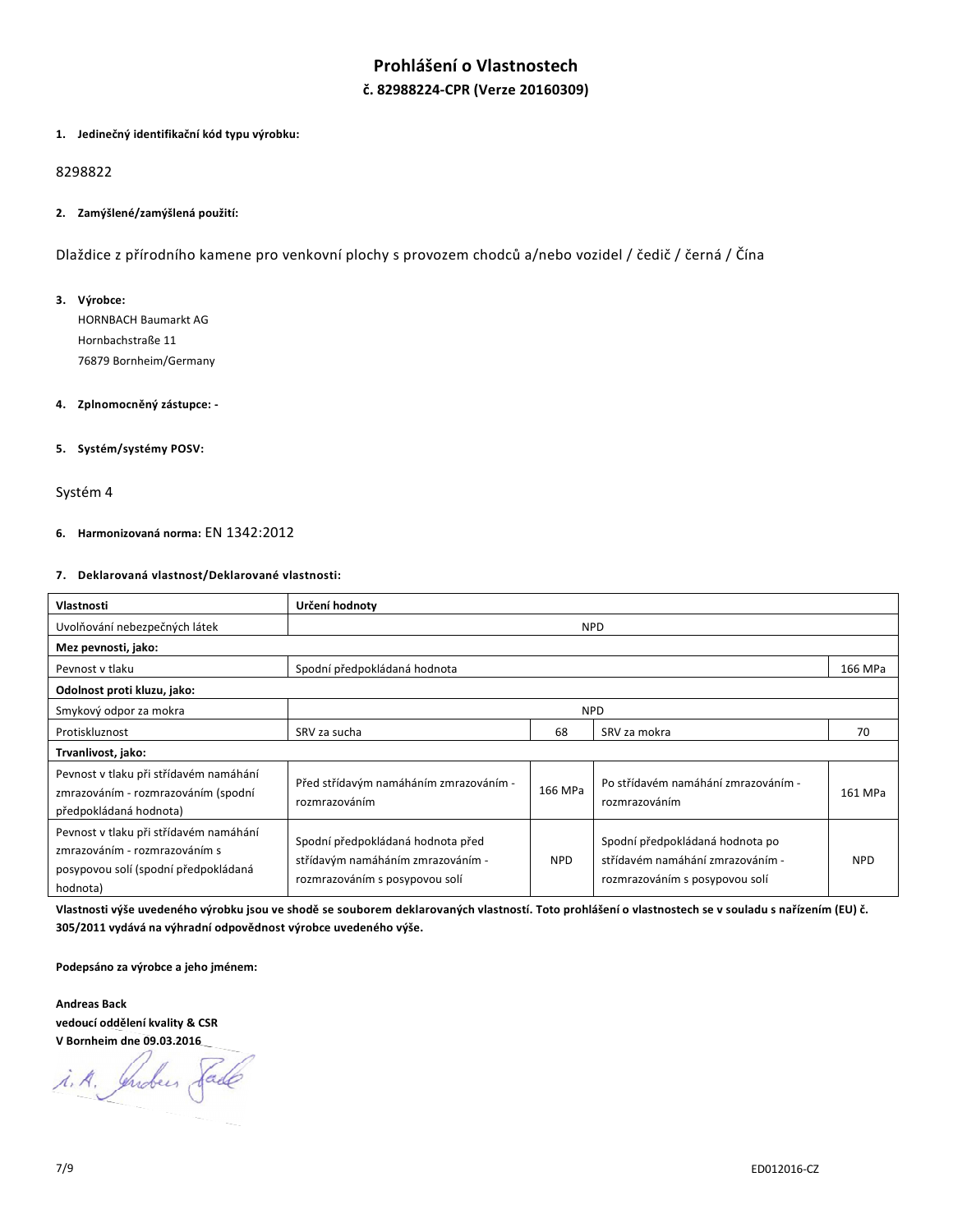# **Vyhlásenie o Parametroch č. 82988224-CPR (Verzia 20160309)**

#### **1. Jedinečný identifikačný kód typu výrobku:**

# 8298822

## **2. Zamýšľané použitie/použitia:**

Dlaždica z prírodného kameňa pre exteriérové plochy s chodníkmi a/alebo dopravu vozidlami / granit / sivá / Čína

## **3. Výrobca:**

HORNBACH Baumarkt AG Hornbachstraße 11 76879 Bornheim/Germany

## **4. Splnomocnený zástupca: -**

## **5. Systém(-y) posudzovania a overovania nemennosti parametrov:**

#### Systém 4

### **6. Harmonizovaná norma:** EN 1342:2012

## **7. Deklarované parametre:**

| Vlastnosti                                                                                                      | Určenie hodnoty                                                                            |            |                                                                                        |            |
|-----------------------------------------------------------------------------------------------------------------|--------------------------------------------------------------------------------------------|------------|----------------------------------------------------------------------------------------|------------|
| Uvoľňovanie nebezpečných látok                                                                                  |                                                                                            |            | <b>NPD</b>                                                                             |            |
| Odolnosť proti zlomeniu, ako:                                                                                   |                                                                                            |            |                                                                                        |            |
| Odolnosť proti tlaku                                                                                            | Dolná očakávaná hodnota                                                                    |            |                                                                                        | 166 MPa    |
| Klzné vlastnosti, ako:                                                                                          |                                                                                            |            |                                                                                        |            |
| Klzný odpor za mokra                                                                                            | <b>NPD</b>                                                                                 |            |                                                                                        |            |
| Protišmykovosť                                                                                                  | SRV suché                                                                                  | 68         | SRV vlhké                                                                              | 70         |
| Trvanlivosť, ako:                                                                                               |                                                                                            |            |                                                                                        |            |
| Odolnosť proti tlaku pri striedavom<br>namáhaní mrazom a topením (dolná<br>očakávaná hodnota)                   | Pred striedavým namáhaním mrazom a<br>topením                                              | 166 MPa    | Po striedavom namáhaní mrazom a<br>topením                                             | 161 MPa    |
| Odolnosť proti tlaku pri striedavom<br>namáhaní mrazom a topením s posypovou<br>soľou (dolná očakávaná hodnota) | Dolná očakávaná hodnota pred striedavým<br>namáhaním mrazom a topením s<br>posypovou soľou | <b>NPD</b> | Dolná očakávaná hodnota po striedavom<br>namáhaní mrazom a topení s posypovou<br>soľou | <b>NPD</b> |

**Uvedené parametre výrobku sú v zhode so súborom deklarovaných parametrov. Toto vyhlásenie o parametroch sa v súlade s nariadením (EU) č. 305/2011 vydáva na výhradnú zodpovednosť uvedeného výrobcu.** 

**Podpísal(-a) za a v mene výrobcu:** 

**Andreas Back vedúci manažmentu kvality & CSR V Bornheim dňa 09.03.2016**

Indeer fade  $\mathcal{A}, \mathcal{A},$